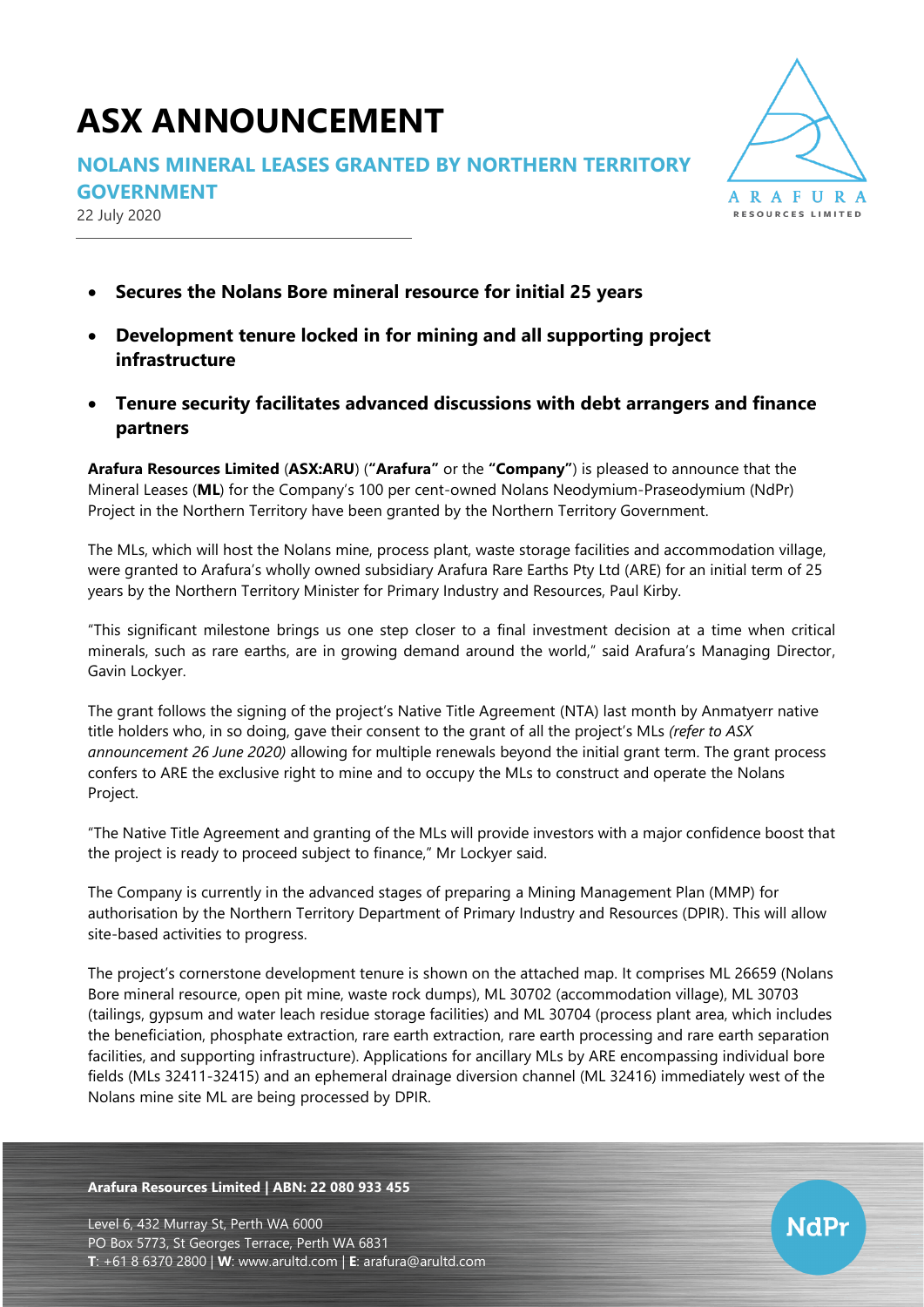

## 22 July 2020 | **ASX Announcement NOLANS MINERAL LEASES GRANTED BY NORTHERN TERRITORY GOVERNMENT**

"We are grateful to have secured long-term development tenure for Nolans after many years of hard work by the Arafura team and support of our shareholders and stakeholders," Mr Lockyer added.

"Securing our development tenure is a critical milestone and is the catalyst to further advance our engagement with governments as well as potential offtake, debt and project funding partners."

Arafura welcomes the release of the First Report by the recently established Territory Economic Reconstruction Commission (TERC). The TERC recommends that the Northern Territory Government focus on growing key sectors of the Northern Territory economy, including resources, energy and manufacturing. The report addresses joint Northern Territory-Australian Government strategies to accelerate the progress of investment-ready critical minerals projects like Nolans that could start within the next 12-18 months, and on downstream minerals processing and manufacturing opportunities.

The Company has prepared and lodged a submission to the TERC and looks forward to working with it and the Northern Territory Government to help meet the immediate focus on delivering jobs and investment to Central Australia.

## **-ENDS-**

#### **For further information contact:**

#### **Media Enquiries:**

Gavin Lockyer Managing Director +61 8 6370 2800

## **Authorised by:**

Catherine Huynh Company Secretary Luke Forrestal Media & Capital Partners +61 411 479 144